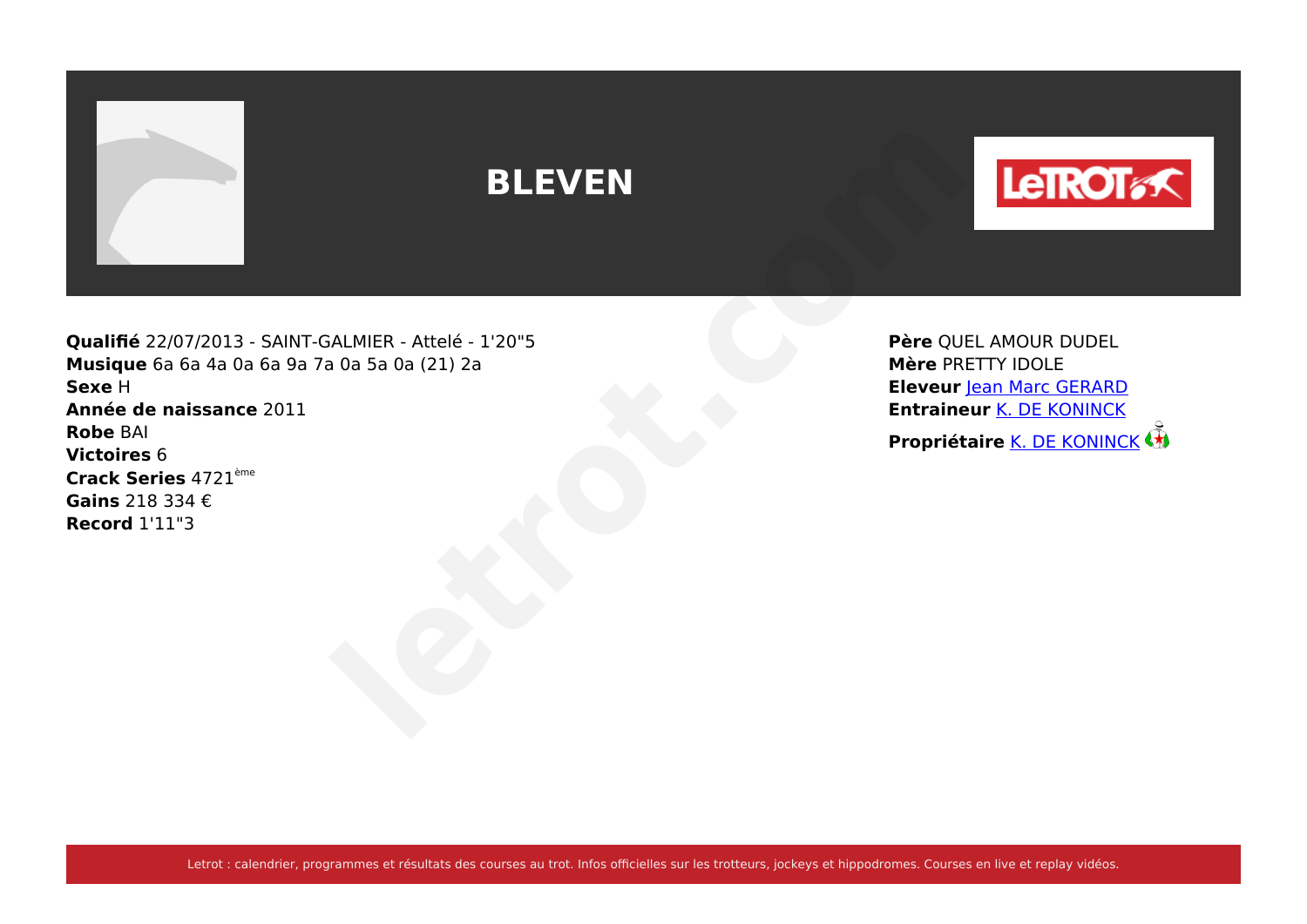# **Dernières performances**

| <b>Date</b> | <b>Rang</b>    | Réduc.<br>km |                | Fer. Driver/Jockey  | <b>Entraineur</b>    | <b>Hippodrome</b>         | Corde  | Nom du prix                                                         | Cat.<br>Course |   | Spéc. Allocation Dist. Piste |         |        | <b>Départ</b> |
|-------------|----------------|--------------|----------------|---------------------|----------------------|---------------------------|--------|---------------------------------------------------------------------|----------------|---|------------------------------|---------|--------|---------------|
| 06/06/2022  | 6              | 1'17''6      |                | G. LOIX             | <b>K. DE KONINCK</b> | TONGEREN(TONGRES)         | $\sim$ | PRIX PANAMA HOED                                                    |                | A | 18€                          | 2 6 7 5 |        |               |
| 28/05/2022  | 4              | 1'15"6       |                | G. LOIX             | <b>K. DE KONINCK</b> | TONGEREN(TONGRES)         |        | PRIX D'ARRAS                                                        |                | A | 48€                          | 1609    |        |               |
| 03/05/2022  | $\mathbf 0$    | 1'16''3      | $\pmb{\times}$ | <b>MARC MOES</b>    | <b>K. DE KONINCK</b> | MONS(GHLIN)               | G      | PRIX L'AMAZONE                                                      |                | A | $0 \in$                      | 2 3 0 0 |        | <b>AUT</b>    |
| 05/04/2022  | 6              | 1'15''2      | $\pmb{\times}$ | <b>GUNTHER LOIX</b> | <b>K. DE KONINCK</b> | MONS(GHLIN)               | G      | PRIX SAKURAMIJA                                                     |                | A | 150€                         | 2 3 0 0 |        |               |
| 11/03/22    | 9              | 1'13''7      | $\pmb{\times}$ | D. BONNE            | <b>I. TRIOMPHE</b>   | <b>ENGHIEN</b>            | G      | <b>PRIX DE SANARY-SUR-</b><br><b>MER</b>                            | D              | A | $0 \in$                      | 2 1 5 0 | $\sim$ | <b>AUT</b>    |
| 02/03/22    | $\overline{7}$ | 1'12"1       | $\pmb{\times}$ | D. BONNE            | <b>I. TRIOMPHE</b>   | <b>VINCENNES</b>          | G      | <b>PRIX DE SEDAN</b>                                                | D              | A | 570€                         | 2 100   | GP     | <b>AUT</b>    |
| 20/02/22    | 0              |              | $\pmb{\times}$ | <b>D. BONNE</b>     | <b>J. TRIOMPHE</b>   | <b>VINCENNES</b>          | G      | <b>PRIX D'ARRAS</b>                                                 | D              | A | 0€                           | 2 7 0 0 | GP     |               |
| 26/01/22    | 5              | 1'14"1       | $\pmb{\times}$ | <b>T. LE BELLER</b> | <b>J. TRIOMPHE</b>   | <b>CAGNES-SUR-MER</b>     | G      | <b>PRIX UNE DE MAI</b>                                              | B              | A | 2 400€                       | 2925    |        |               |
| 12/01/22    | 0              |              |                | V. CABOS            | J. TRIOMPHE          | <b>BORDEAUX</b>           | D      | <b>PRIX ELEAZAR</b>                                                 | D              | A | $0 \in$                      | 2 6 7 5 |        |               |
| 26/12/21    | 2              | 1'12''3      | $\pmb{\times}$ | <b>D. BONNE</b>     | <b>I. TRIOMPHE</b>   | <b>VINCENNES</b>          | G      | <b>PRIX RMC (PRIX DU</b><br>GARD)                                   | D              | A | 12 750€                      | 2 100   | GP     | AUT           |
| 12/12/21    | $\mathbf 0$    |              |                | <b>B. RUET</b>      | J. TRIOMPHE          | <b>LYON (A PARILLY)</b>   | G      | <b>PRIX DU VAR</b>                                                  | B              | A | 0€                           | 4 0 5 0 |        |               |
| 19/11/21    | $\overline{7}$ | 1'14''9      | $\pmb{\times}$ | <b>B. RUET</b>      | <b>I. TRIOMPHE</b>   | <b>SAINT-GALMIER</b>      | D      | <b>SAINT ETIENNE LA</b><br><b>METROPOLE -</b><br><b>GERANIUMS</b>   | D              | Α | 300€                         | 2 6 7 5 |        |               |
| 11/11/21    | 9              | 1'14"5       | $\pmb{\times}$ | <b>B. RUET</b>      | <b>J. TRIOMPHE</b>   | LYON (A LA SOIE)          | D      | <b>PRIX OURASI</b>                                                  | E              | Α | $0 \in$                      | 2 7 2 5 |        |               |
| 18/10/21    | 0              |              | $\pmb{\times}$ | I. CUOQ             | <b>I. TRIOMPHE</b>   | <b>SALON DE PROVENCE</b>  | D      | PRIX RAYMOND CONTE                                                  | D              | A | 0€                           | 3 0 2 5 |        |               |
| 09/10/21    | $\mathbf 0$    |              | $\pmb{\times}$ | <b>P. CALLIER</b>   | <b>J. TRIOMPHE</b>   | PARAY-LE-MONIAL           | D      | <b>PRIX MGC MUTUELLE</b><br><b>GENERALE DES</b><br><b>CHEMINOTS</b> | D              | A | 0€                           | 2 6 5 0 |        |               |
| 20/09/21    | 5              | 1'14"5       | $\pmb{\times}$ | <b>L. VERRIERE</b>  | <b>I. TRIOMPHE</b>   | <b>CAVAILLON</b>          | D      | <b>GRAND PRIX DE TROT</b><br><b>DE CAVAILLON</b>                    | C              | A | 1700€                        | 2 600   |        |               |
| 04/09/21    | 5              | 1'13''7      | $\pmb{\times}$ | <b>M. ABRIVARD</b>  | <b>J. TRIOMPHE</b>   | <b>VINCENNES</b>          | G      | PRIX LE PARISIEN (PRIX<br><b>DE NEUILLY)</b>                        | $\mathsf{C}$   | A | 2 900€                       | 2850    | GP     |               |
| 27/08/21    | 8              | 1'15"1       | $\pmb{\times}$ | <b>L. VERRIERE</b>  | <b>I. TRIOMPHE</b>   | <b>DIVONNE-LES-BAINS</b>  | G      | <b>GD PX DE TROTTING</b><br>DIV. - PX J.BOILLEREAU                  | $\mathsf{C}$   | A | $0 \in$                      | 2675    |        |               |
| 26/07/21    | $\mathbf 0$    |              | $\pmb{\times}$ | <b>M. DAOUGABEL</b> | <b>I. TRIOMPHE</b>   | <b>AIX-LES-BAINS</b>      | D      | <b>PRIX LE DAUPHINE</b><br><b>LIBERE - PRIX DU BUGEY</b>            | Е              | A | $0 \in$                      | 2 7 2 5 |        |               |
| 18/07/21    | 0              |              | $\pmb{\times}$ | <b>G. BEAUFILS</b>  | <b>J. TRIOMPHE</b>   | <b>LIGNIERES EN BERRY</b> | G      | <b>PRIX GARAGE TIERCE</b>                                           | D              | A | $0 \in$                      | 2850    |        |               |
| 06/07/21    | 9              | 1'14"5       | $\pmb{\times}$ | <b>L. VERRIERE</b>  | <b>I. TRIOMPHE</b>   | <b>VICHY</b>              | D      | PRIX HOTEL DE<br><b>BARCELONE</b>                                   | D              | A | 0€                           | 2975    |        |               |
| 21/06/21    | $\overline{2}$ | 1'12''7      | $\pmb{\times}$ | <b>L. VERRIERE</b>  | <b>I. TRIOMPHE</b>   | <b>SALON DE PROVENCE</b>  | D      | PRIX DE BEL AIR - PRIX<br><b>DES VANS BARBOT</b>                    | D              | A | 6 500€                       | 2 2 5 0 |        | <b>AUT</b>    |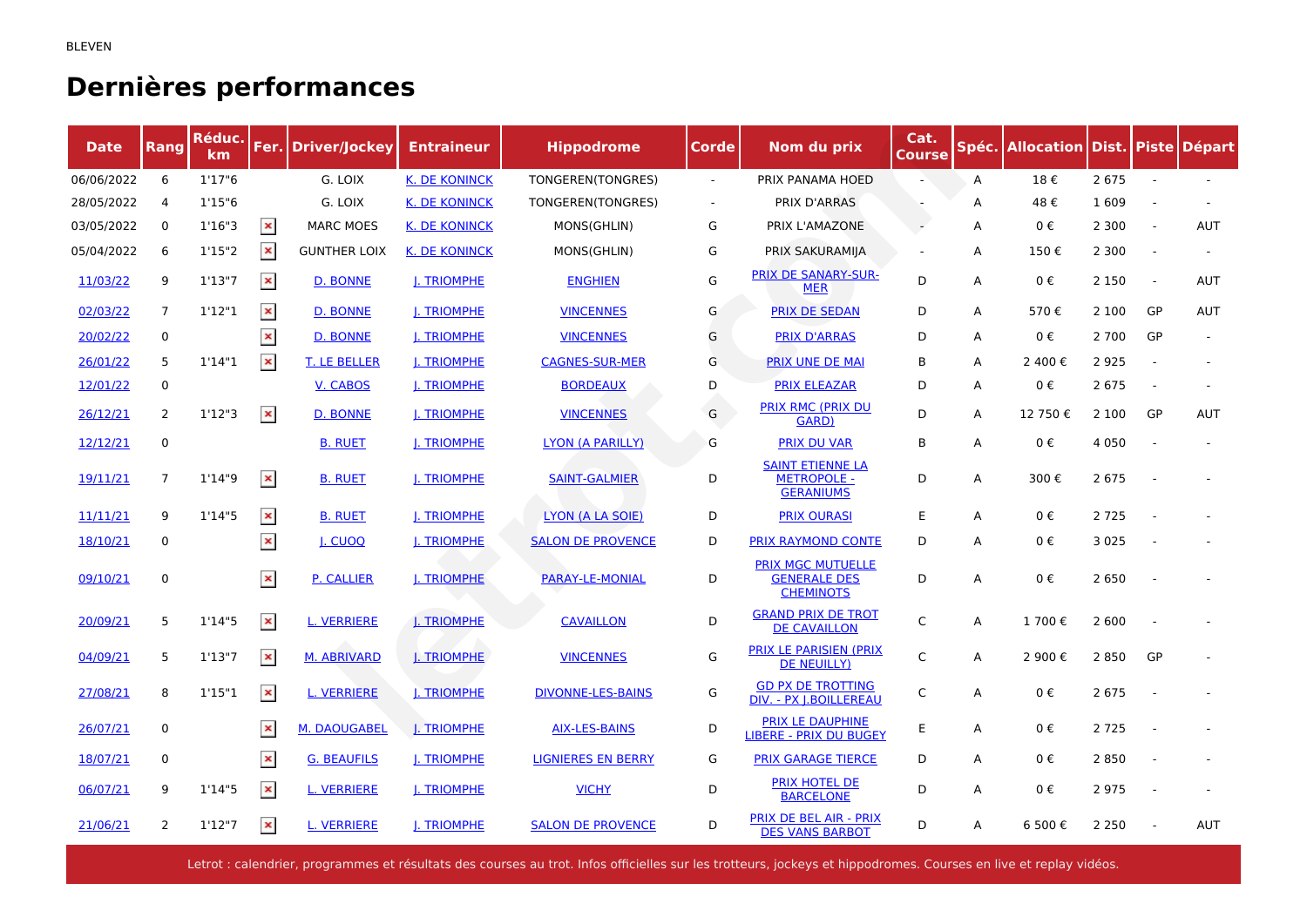| <b>Date</b> | Rang           | Réduc.<br>km |                | <b>Fer. Driver/Jockey</b> | <b>Entraineur</b>  | <b>Hippodrome</b>               | Corde | Nom du prix                                                        | Cat.<br><b>Course</b> | Spéc. | <b>Allocation Dist. Piste Départ</b> |         |        |                          |
|-------------|----------------|--------------|----------------|---------------------------|--------------------|---------------------------------|-------|--------------------------------------------------------------------|-----------------------|-------|--------------------------------------|---------|--------|--------------------------|
| 07/06/21    | 5              | 1'14''3      | $\pmb{\times}$ | P. CALLIER                | <b>I. TRIOMPHE</b> | <b>VICHY</b>                    | D     | <b>PRIX DE GROSBOIS</b>                                            | E                     | A     | 1 600€                               | 2975    | $\sim$ | $\overline{\phantom{a}}$ |
| 29/05/21    | 8              | 1'15''4      | $\pmb{\times}$ | <b>F.I. PELTIER</b>       | <b>I. TRIOMPHE</b> | <b>LYON (A PARILLY)</b>         | G     | <b>GRAND PRIX DE LA</b><br><b>VILLE DE BRON</b>                    | B                     | A     | 0€                                   | 2850    |        |                          |
| 07/05/21    | 8              | 1'12''4      | $\pmb{\times}$ | P.Y. VERVA                | <b>I. TRIOMPHE</b> | <b>VINCENNES</b>                | G     | <b>PRIX BETTINA</b>                                                | D                     | A     | 0€                                   | 2 100   | GP     | <b>AUT</b>               |
| 26/04/21    | 5              | 1'13"7       | $\pmb{\times}$ | <b>L. VERRIERE</b>        | <b>J. TRIOMPHE</b> | <b>CAVAILLON</b>                | D     | <b>PRIX DU CREDIT</b><br><b>MUTUEL DE CAVAILLON</b>                | D                     | A     | 1 500€                               | 2 5 2 5 | $\sim$ | <b>AUT</b>               |
| 09/04/21    | 0              |              | $\pmb{\times}$ | <b>M. ABRIVARD</b>        | <b>I. TRIOMPHE</b> | <b>VINCENNES</b>                | G     | <b>PRIX GRATIA</b>                                                 | D                     | A     | $0 \in$                              | 2 7 0 0 | GP     |                          |
| 28/03/21    | 9              | 1'14"8       | $\pmb{\times}$ | <b>L. VERRIERE</b>        | J. TRIOMPHE        | LYON (A PARILLY)                | G     | <b>CRITERIUM DE TROT DE</b><br><b>LYON</b>                         | B                     | A     | 0€                                   | 2850    |        |                          |
| 14/03/21    | 3              | 1'16"8       |                | <b>B. RUET</b>            | <b>J. TRIOMPHE</b> | <b>CHATILLON-SUR-CHALARONNE</b> | G     | <b>PRIX AUGUSTIN GENY</b>                                          | D                     | A     | 3 500 €                              | 2 7 0 0 | $\sim$ |                          |
| 25/02/21    | 3              | 1'11"3       | $\pmb{\times}$ | <b>D. BONNE</b>           | <b>J. TRIOMPHE</b> | <b>VINCENNES</b>                | G     | <b>PRIX DE PLESTIN-LES-</b><br><b>GREVES</b>                       | D                     | Α     | 7 140€                               | 2 100   | GP     | <b>AUT</b>               |
| 04/02/21    | $\overline{7}$ | 1'14''9      | $\pmb{\times}$ | <b>L. VERRIERE</b>        | <b>J. TRIOMPHE</b> | LYON (A LA SOIE)                | D     | <b>PRIX PARC DES</b><br><b>CEVENNES</b>                            | D                     | Α     | 300€                                 | 2725    |        |                          |
| 17/01/21    | 4              | 1'15"1       |                | <b>L. VERRIERE</b>        | <b>I. TRIOMPHE</b> | <b>LYON (A LA SOIE)</b>         | D     | <b>PRIX DES CHENES</b>                                             | E                     | А     | 1760€                                | 2 7 2 5 |        |                          |
| 09/01/21    | 4              | 1'15"8       | $\pmb{\times}$ | <b>T. LE BELLER</b>       | <b>J. TRIOMPHE</b> | <b>TOULOUSE</b>                 | D     | <b>PRIX IEAN CAUSSADE</b>                                          | D                     | A     | 2 480 €                              | 2 1 5 0 | $\sim$ | <b>AUT</b>               |
| 14/12/20    | 4              | 1'14"6       | $\pmb{\times}$ | <b>L. VERRIERE</b>        | J. TRIOMPHE        | LYON (A PARILLY)                | G     | PRIX DE PARILLY                                                    | D                     | A     | 2 000 €                              | 2 600   | $\sim$ | <b>AUT</b>               |
| 06/12/20    | 3              | 1'16"6       | $\pmb{\times}$ | <b>L. VERRIERE</b>        | <b>I. TRIOMPHE</b> | <b>MARSEILLE (A VIVAUX)</b>     | G     | <b>PRIX GERARD PRUDHON</b><br>- PRIX VANS BARBOT                   | C                     | A     | 4 060 €                              | 2 6 5 0 |        |                          |
| 11/11/20    | 4              | 1'14''4      | $\pmb{\times}$ | <b>L. VERRIERE</b>        | <b>I. TRIOMPHE</b> | <b>LYON (A LA SOIE)</b>         | D     | <b>PRIX OURASI</b>                                                 | E                     | A     | 1920€                                | 2 7 2 5 | $\sim$ | $\overline{a}$           |
| 02/11/20    | 2              | 1'13"7       | $\pmb{\times}$ | <b>L. VERRIERE</b>        | <b>J. TRIOMPHE</b> | <b>SAINT-GALMIER</b>            | D     | <b>PRIX DES DAHLIAS</b>                                            | D                     | A     | 6 750€                               | 2 600   | $\sim$ | <b>AUT</b>               |
| 18/10/20    | 1              | 1'14''4      | $\pmb{\times}$ | <b>L. VERRIERE</b>        | <b>I. TRIOMPHE</b> | <b>CAVAILLON</b>                | D     | <b>PRIX PAUL GIOVANNA -</b><br><b>PRIX VANS BARBOT</b>             | F                     | A     | 8 550€                               | 2 6 2 5 |        |                          |
| 04/10/20    | 1              | 1'15"4       | $\pmb{\times}$ | <b>L. VERRIERE</b>        | <b>J. TRIOMPHE</b> | <b>LYON (A PARILLY)</b>         | G     | <b>PRIX DE LA SOLOGNE</b>                                          | Е                     | A     | 10 350 €                             | 2 600   | $\sim$ | <b>AUT</b>               |
| 19/09/20    | $\overline{7}$ | 1'14"9       |                | <b>B. RUET</b>            | <b>I. TRIOMPHE</b> | <b>VICHY</b>                    | D     | <b>PRIX URANIE</b>                                                 | D                     | A     | 300€                                 | 2950    |        |                          |
| 07/09/20    | 5              | 1'13"7       | $\pmb{\times}$ | <b>L. VERRIERE</b>        | <b>I. TRIOMPHE</b> | <b>FEURS</b>                    | G     | PRIX DE LA VILLE DE<br><b>FEURS</b>                                | B                     | Α     | 1 700€                               | 2850    |        |                          |
| 22/08/20    | 3              | 1'15"0       |                | <b>L. VERRIERE</b>        | <b>I. TRIOMPHE</b> | <b>SAINT-GALMIER</b>            | D     | <b>LOIRE AUX TROIS</b><br><b>VIGNOBLES-CTE DES</b><br><b>FETES</b> | F                     | A     | 2 660€                               | 2 6 7 5 |        |                          |
| 12/08/20    | 6              | 1'14"9       | $\pmb{\times}$ | <b>L. VERRIERE</b>        | <b>J. TRIOMPHE</b> | <b>DIVONNE-LES-BAINS</b>        | G     | <b>PRIX PRIME - ENERGY</b>                                         | E                     | A     | 420€                                 | 2 6 5 0 | $\sim$ | AUT                      |
| 25/07/20    | 0              |              | $\pmb{\times}$ | <b>M. DAOUGABEL</b>       | <b>J. TRIOMPHE</b> | <b>AIX-LES-BAINS</b>            | D     | PX LAFON ELECTRICITE-<br>PX T. DE SAINT-PERN                       | C                     | A     | 0€                                   | 2 7 0 0 |        |                          |
| 18/07/20    | 3              | 1'15"1       | $\pmb{\times}$ | M. DAOUGABEL              | <b>J. TRIOMPHE</b> | <b>LIGNIERES EN BERRY</b>       | G     | <b>PRIX GARAGE TIERCE</b>                                          | D                     | A     | 3 360€                               | 2850    |        |                          |
| 12/07/20    | 6              |              | $\pmb{\times}$ | <b>L. DURANTET</b>        | <b>I. TRIOMPHE</b> | <b>VITTEL</b>                   | D     | PRIX DE LA VILLE DE<br><b>VITTEL</b>                               | E.                    | A     | 400€                                 | 2 7 2 5 |        |                          |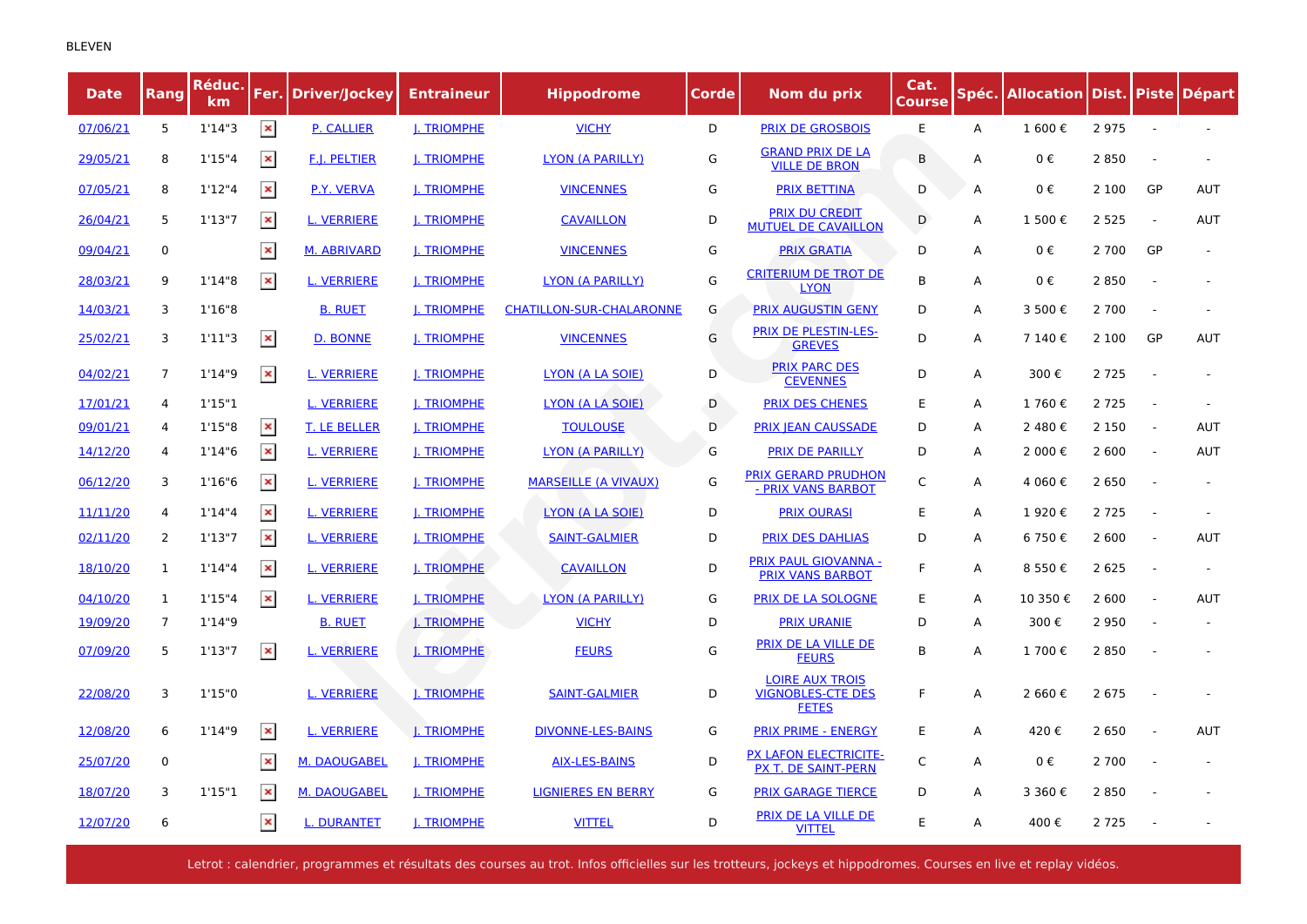| <b>Date</b> | Rang           | <u>Réduc.</u><br>km |                | <b>Fer. Driver/Jockey</b> | <b>Entraineur</b>    | <b>Hippodrome</b>          | Corde | Nom du prix                                                         | Cat.<br>Course | Spéc. | Allocation   Dist.   Piste   Départ |         |                          |            |
|-------------|----------------|---------------------|----------------|---------------------------|----------------------|----------------------------|-------|---------------------------------------------------------------------|----------------|-------|-------------------------------------|---------|--------------------------|------------|
| 28/06/20    | $\overline{7}$ | 1'14''6             | $\pmb{\times}$ | <b>L. VERRIERE</b>        | <b>J. TRIOMPHE</b>   | <b>SAINT-GALMIER</b>       | D     | <b>PRIX DES PAQUERETTES</b>                                         | F              | А     | 210€                                | 2 6 7 5 | $\overline{\phantom{a}}$ |            |
| 20/06/20    | 2              | 1'13''6             | $\pmb{\times}$ | <b>L. VERRIERE</b>        | <b>I. TRIOMPHE</b>   | <b>FEURS</b>               | G     | <b>PRIX DU CONSEIL</b><br><b>DEPARTEMENTAL DE LA</b><br><b>LOIR</b> | F              | A     | 4 750€                              | 2875    |                          |            |
| 11/06/20    | 4              | 1'16''7             | $\pmb{\times}$ | <b>L. VERRIERE</b>        | <b>I. TRIOMPHE</b>   | LYON (A PARILLY)           | G     | <b>PRIX DU LOT-ET-</b><br><b>GARONNE</b>                            | F              | A     | 1760€                               | 2850    |                          |            |
| 01/06/20    | 0              |                     | $\pmb{\times}$ | I. CUOQ                   | <b>I. TRIOMPHE</b>   | <b>LYON (A PARILLY)</b>    | G     | <b>PRIX DU LOIRET - PRIX</b><br><b>CREDIT MUTUEL</b>                | F              | А     | 0€                                  | 2875    | $\sim$                   |            |
| 14/05/20    | 0              |                     | $\pmb{\times}$ | <b>F. CLOZIER</b>         | <b>I. TRIOMPHE</b>   | <b>BEAUMONT DE LOMAGNE</b> | D     | <b>PRIX DE GIMAT</b>                                                | Ε              | А     | 0€                                  | 2950    | ÷,                       | <b>AUT</b> |
| 16/02/20    | $\overline{7}$ | 1'17''9             | $\pmb{\times}$ | <b>F.I. PELTIER</b>       | <b>I. TRIOMPHE</b>   | <b>PARAY-LE-MONIAL</b>     | D     | <b>PRIX LA RENAISSANCE</b>                                          | E              | Α     | 80€                                 | 2 6 5 0 | $\overline{a}$           |            |
| 17/11/19    | $\overline{7}$ | 1'16''1             | $\pmb{\times}$ | A. TINTILLIER             | <b>I. TRIOMPHE</b>   | <b>LYON (A LA SOIE)</b>    | D     | PRIX DU VAL DE SAONE                                                | D              | А     | 260€                                | 2 700   |                          |            |
| 10/11/19    | 1              | 1'16''9             | $\pmb{\times}$ | A. TINTILLIER             | <b>I. TRIOMPHE</b>   | <b>PARAY-LE-MONIAL</b>     | D     | <b>PRIX LE GRAND</b><br><b>CHAROLAIS -</b><br><b>COMMUNAUTE DE</b>  | F              | А     | 8 100€                              | 2 6 5 0 |                          |            |
| 27/10/19    | 0              |                     |                | <b>I. TRIOMPHE</b>        | <b>I. TRIOMPHE</b>   | <b>NANCY</b>               | D     | <b>PRIX ABO VOLO</b>                                                | F              | А     | 0€                                  | 2 6 2 5 |                          |            |
| 27/06/19    | 9              | 1'14''6             |                | A. TINTILLIER             | <b>J. TRIOMPHE</b>   | <b>VICHY</b>               | D     | <b>PRIX DE LA BOURBOULE</b>                                         | F              | A     | 0€                                  | 2975    |                          |            |
| 04/06/19    | 8              | 1'14''2             | $\pmb{\times}$ | A. TINTILLIER             | <b>I. TRIOMPHE</b>   | <b>VICHY</b>               | D     | <b>PRIX VICHY CELESTINS</b>                                         | Α              | A     | 0€                                  | 3 5 2 5 | $\sim$                   |            |
| 26/05/19    | 4              | 1'16''1             | $\pmb{\times}$ | <b>S. CINGLAND</b>        | <b>J. TRIOMPHE</b>   | <b>CAVAILLON</b>           | D     | <b>PRIX ALAIN PAUL</b><br><b>NITARD</b>                             | F              | A     | 1 680€                              | 2 5 2 5 | $\overline{\phantom{a}}$ | <b>AUT</b> |
| 16/05/19    | 6              | 1'14''9             |                | M. CRIADO                 | <b>J. TRIOMPHE</b>   | <b>BEAUMONT DE LOMAGNE</b> | D     | PRIX DE GIMAT                                                       | F              | А     | 440€                                | 2950    | $\sim$                   | <b>AUT</b> |
| 30/04/19    | 5              | 1'14''2             |                | A. TINTILLIER             | DISP.ART.27§VIII     | <b>SAINT-GALMIER</b>       | D     | <b>PRIX FRANCE BLEU</b><br><b>SAINT-ETIENNE LOIRE</b>               | F              | А     | 1 100€                              | 2 600   | $\sim$                   | <b>AUT</b> |
| 28/03/19    | 0              |                     |                | <b>M. DAOUGABEL</b>       | DISP.ART.27§VIII     | <b>LYON (A LA SOIE)</b>    | D     | <b>PRIX DES FAUVETTES</b>                                           | D              | A     | 0€                                  | 2 700   |                          |            |
| 14/11/18    | 5              | 1'18"0              |                | <b>R. VOLLE</b>           | <b>M.M. TRIOMPHE</b> | <b>LYON (A LA SOIE)</b>    | D     | <b>PRIX DES MARCASSINS</b>                                          | E              | M     | 1 250€                              | 2 7 0 0 |                          |            |
| 28/10/18    | 0              |                     |                | <b>L. PALEAU</b>          | <b>M.M. TRIOMPHE</b> | <b>NANCY</b>               | D     | <b>PRIX ABO VOLO</b>                                                | F              | A     | 0€                                  | 2 6 2 5 |                          |            |
| 30/09/18    | 0              |                     |                | <b>K. PRAS</b>            | <b>M.M. TRIOMPHE</b> | <b>CHATEAUROUX</b>         | D     | <b>PRIX SUPER U DE SAINT-</b><br><b>BENOIT-DU-SAULT</b>             | н              | M     | 0€                                  | 2925    |                          |            |
| 20/09/18    | 0              |                     |                | <b>L. VERRIERE</b>        | <b>M.M. TRIOMPHE</b> | LYON (A LA SOIE)           | D     | <b>PRIX LUGDUNUM</b>                                                | D              | A     | 0€                                  | 2 7 0 0 |                          |            |
| 31/08/18    | $\overline{7}$ | 1'15''7             |                | <b>M. DAOUGABEL</b>       | <b>M.M. TRIOMPHE</b> | <b>VICHY</b>               | D     | <b>PRIX DE CHANTE</b><br><b>ALOUETTE</b>                            | G              | м     | 210 €                               | 3 0 0 0 |                          |            |
| 15/07/18    | 0              |                     |                | <b>I. TRIOMPHE</b>        | <b>M.M. TRIOMPHE</b> | <b>VITTEL</b>              | D     | <b>PRIX MAURICE GANDON</b>                                          | H              | A     | 0€                                  | 2 7 2 5 |                          |            |
| 01/07/18    | 6              | 1'16''1             |                | <b>PATRICK SEILER</b>     | <b>M.M. TRIOMPHE</b> | <b>SAINT-GALMIER</b>       | D     | <b>PRIX JEAN MONIER</b>                                             | G              | А     | 120€                                | 2 6 7 5 |                          |            |
| 20/05/18    | 0              |                     |                | <b>I. TRIOMPHE</b>        | <b>M.M. TRIOMPHE</b> | <b>MONTAUBAN</b>           | D     | <b>PRIX MAURICE LAVAL</b>                                           | F              | Α     | 0€                                  | 2 4 0 0 | $\overline{a}$           |            |
| 02/05/18    | 9              | 1'15"0              |                | <b>F. IAMARD</b>          | <b>M.M. TRIOMPHE</b> | <b>SAINT-GALMIER</b>       | D     | <b>PRIX FRANCE BLEU</b><br><b>SAINT-ETIENNE LOIRE</b>               | F              | A     | 0€                                  | 2 600   | $\sim$                   | <b>AUT</b> |
| 12/04/18    | 0              |                     |                | <b>F.I. PELTIER</b>       | M.M. TRIOMPHE        | <b>LYON (A LA SOIE)</b>    | D     | <b>GRAND PRIX DU</b><br><b>PRINTEMPS</b>                            | E              | А     | 0€                                  | 2 7 0 0 | $\overline{a}$           |            |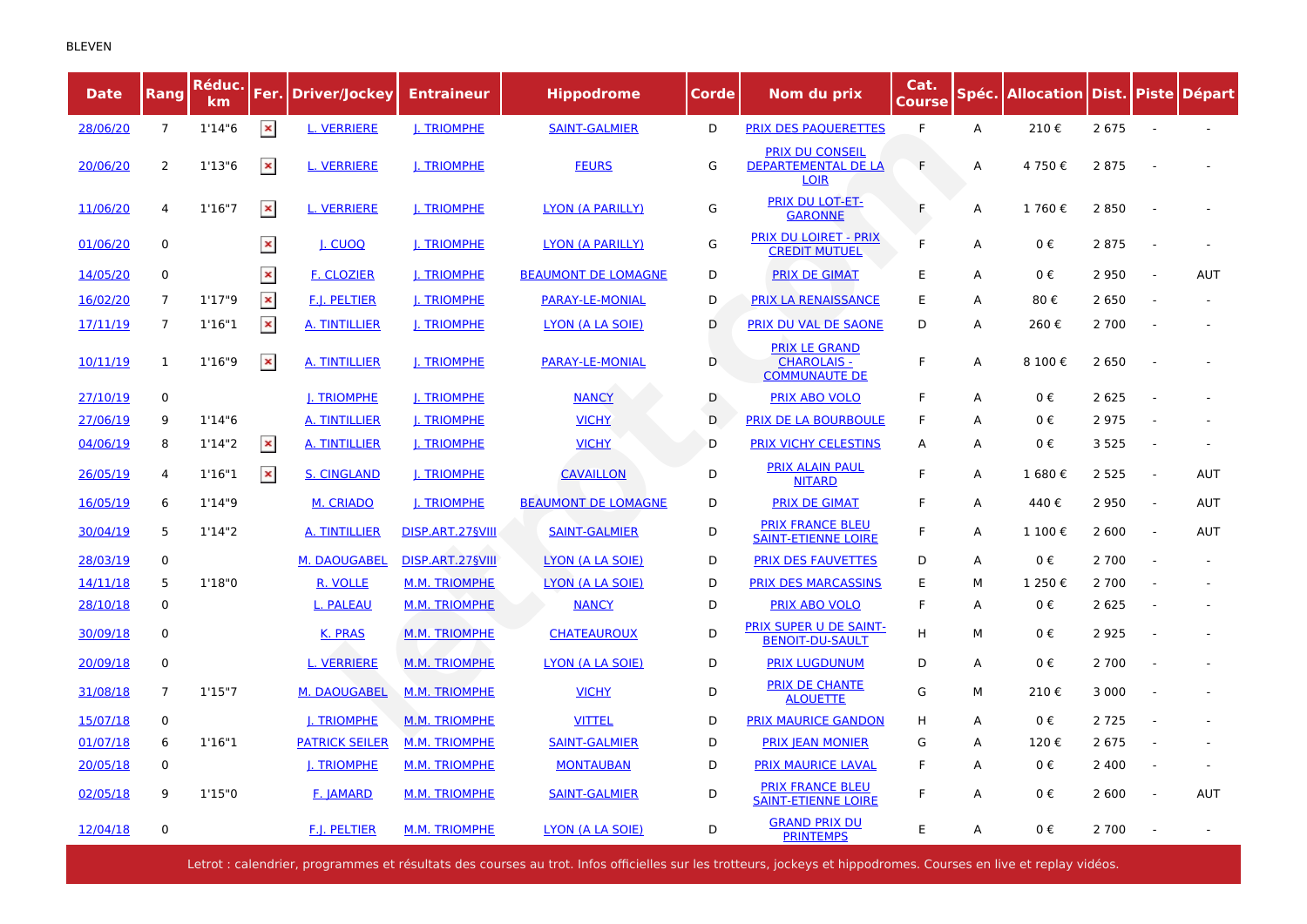| <b>Date</b> | Rang           | Réduc.<br>km |                | Fer. Driver/Jockey   | <b>Entraineur</b>    | <b>Hippodrome</b>          | Corde | Nom du prix                                                  | Cat.<br>Course |   | Spéc.   Allocation   Dist.   Piste   Départ |         |                          |            |
|-------------|----------------|--------------|----------------|----------------------|----------------------|----------------------------|-------|--------------------------------------------------------------|----------------|---|---------------------------------------------|---------|--------------------------|------------|
| 09/09/17    | 8              | 1'16''3      |                | <b>F.J. PELTIER</b>  | <b>M.M. TRIOMPHE</b> | <b>VICHY</b>               | D     | PRIX ERQUY DE VIVE                                           | B              | A | 0€                                          | 2875    | $\sim$                   | $\sim$     |
| 25/06/17    | 5              | 1'20"0       |                | TH. DROMIGNY         | <b>M.M. TRIOMPHE</b> | <b>VITTEL</b>              | D     | PRIX DE LA VILLE<br><b>D'EPINAL</b>                          | H              | A | 900€                                        | 2 7 2 5 |                          |            |
| 01/06/17    | $\mathbf{1}$   | 1'17''3      |                | <b>L. VERRIERE</b>   | <b>M.M. TRIOMPHE</b> | <b>NANCY</b>               | D     | <b>PRIX DE LAXOU</b>                                         | Е              | Α | 9 900€                                      | 2 6 2 5 |                          |            |
| 22/04/17    | $\mathbf 0$    |              |                | <b>I. BOILLEREAU</b> | <b>M.M. TRIOMPHE</b> | <b>SAINT-GALMIER</b>       | D     | PX BEST WESTERN- PX<br><b>DU PARCOURS</b><br><b>GOURMAND</b> | F.             | A | 0€                                          | 2 0 0 0 | $\sim$                   | <b>AUT</b> |
| 06/04/17    | $\overline{4}$ | 1'16''2      |                | <b>I. BOILLEREAU</b> | <b>M.M. TRIOMPHE</b> | <b>SAINT-GALMIER</b>       | D     | <b>PRIX DES ASSOCIATIONS</b>                                 | E              | A | 1760€                                       | 2 6 7 5 |                          |            |
| 19/02/17    | $\mathbf 0$    |              |                | <b>F.J. PELTIER</b>  | <b>M.M. TRIOMPHE</b> | LYON (A LA SOIE)           | D     | <b>PRIX DU PARC DES</b><br><b>ALPILLES</b>                   | G              | А | 0€                                          | 2 7 2 5 |                          |            |
| 05/02/17    | 6              | 1'16''6      |                | <b>F.J. PELTIER</b>  | <b>M.M. TRIOMPHE</b> | LYON (A LA SOIE)           | D     | <b>PRIX DU PARC DU</b><br><b>LUBERON</b>                     | G              | A | 400€                                        | 2 7 2 5 |                          |            |
| 26/12/16    | 3              | 1'14''9      |                | <b>M. ABRIVARD</b>   | <b>M.M. TRIOMPHE</b> | <b>BORDEAUX</b>            | D     | <b>PRIX DE MAUQUENCHY</b><br>(Gr B)                          | D              | А | 2 940 €                                     | 2675    |                          |            |
| 06/11/16    | $\overline{4}$ | 1'16''6      |                | <b>F.J. PELTIER</b>  | <b>M.M. TRIOMPHE</b> | <b>SAINT-GALMIER</b>       | D     | <b>PRIX L'ESCARGOT D'OR</b>                                  | E              | Α | 2 240 €                                     | 2 6 5 0 |                          |            |
| 01/11/16    | $\overline{4}$ | 1'17"1       |                | <b>B. THOMAS</b>     | <b>M.M. TRIOMPHE</b> | LYON (A LA SOIE)           | D     | <b>PRIX DES DEUX-SEVRES</b>                                  | C              | A | 2 000€                                      | 3 2 7 5 |                          |            |
| 19/10/16    | 6              | 1'17''5      |                | <b>D. BEKAERT</b>    | <b>M.M. TRIOMPHE</b> | <b>SALON DE PROVENCE</b>   | D     | <b>PRIX JEAN-LUC MICHEL</b>                                  | D              | Α | 440€                                        | 2975    |                          |            |
| 01/10/16    | 5              | 1'18"0       |                | <b>F. JEANNEAU</b>   | <b>M.M. TRIOMPHE</b> | <b>TOULOUSE</b>            | D     | <b>PRIX DE L'AMICALE MIDI</b><br><b>PYRENEES AUVERGNE</b>    | D              | А | 1 000€                                      | 2975    | $\sim$                   |            |
| 10/09/16    | $\overline{7}$ | 1'16''3      |                | <b>J. BOILLEREAU</b> | <b>M.M. TRIOMPHE</b> | <b>VICHY</b>               | D     | PRIX ERQUY DE VIVE                                           | В              | А | 450€                                        | 2850    | $\overline{\phantom{a}}$ |            |
| 11/08/16    | 9              | 1'16''8      | $\pmb{\times}$ | P. CALLIER           | <b>M.M. TRIOMPHE</b> | <b>VICHY SOIR</b>          | D     | <b>PRIX DES HARAS</b><br><b>NATIONAUX</b>                    | C              | Α | 0€                                          | 2 8 0 0 | $\sim$                   | <b>AUT</b> |
| 11/07/16    | 8              | 1'16''4      |                | <b>P. CALLIER</b>    | <b>M.M. TRIOMPHE</b> | <b>VICHY</b>               | D     | <b>PRIX DE PONTGIBAUD</b>                                    | D              | Α | 0€                                          | 2 8 7 5 | $\overline{\phantom{a}}$ |            |
| 06/07/16    | 5              | 1'16''1      | $\pmb{\times}$ | P. CALLIER           | M.M. TRIOMPHE        | <b>VICHY</b>               | D     | <b>PRIX DE VINCENNES</b>                                     | B              | A | 2 100€                                      | 2850    |                          |            |
| 26/06/16    | $\overline{7}$ | 1'16''5      |                | R. LACROIX           | <b>M.M. TRIOMPHE</b> | <b>BEAUMONT DE LOMAGNE</b> | D     | <b>PRIX ANDRE GROS</b>                                       | D              | А | 200€                                        | 2 5 7 5 |                          |            |
| 21/05/16    | 4              | 1'15"0       |                | <b>F. CLOZIER</b>    | <b>M.M. TRIOMPHE</b> | <b>BEAUMONT DE LOMAGNE</b> | D     | <b>PRIX DE CUMONT</b>                                        | C              | А | 1920€                                       | 2 5 7 5 |                          |            |
| 17/05/16    | 6              | 1'18''3      |                | <b>P. CALLIER</b>    | <b>M.M. TRIOMPHE</b> | <b>SAINT-GALMIER</b>       | D     | <b>PRIX CHRISTIAN</b><br><b>PALLANDRE TRAITEUR</b>           | C              | A | 840€                                        | 2 6 5 0 |                          |            |
| 07/05/16    | 9              | 1'19''4      |                | <b>I.CH. PITON</b>   | <b>M.M. TRIOMPHE</b> | <b>NANCY</b>               | D     | <b>PRIX MARCEL</b><br><b>CHATELAIN</b>                       | D              | A | 0€                                          | 2 6 2 5 | $\sim$                   |            |
| 28/04/16    | 4              | 1'17"1       |                | <b>P. CALLIER</b>    | <b>M.M. TRIOMPHE</b> | <b>LYON (A LA SOIE)</b>    | D     | <b>PRIX DES CHARMILLES</b>                                   | B              | А | 2 400€                                      | 2 7 0 0 | $\sim$                   |            |
| 19/04/16    | $\overline{4}$ | 1'17''3      |                | P. CALLIER           | <b>M.M. TRIOMPHE</b> | <b>CAVAILLON</b>           | D     | PRIX ALAIN TH.<br><b>DIFFUSION</b>                           | C              | А | 1840€                                       | 2 5 2 5 | $\sim$                   | AUT        |
| 15/04/16    | DA             |              |                | <b>F. CLOZIER</b>    | <b>M.M. TRIOMPHE</b> | <b>TOULOUSE</b>            | D     | <b>PRIX DES LILAS</b>                                        | B              | А | 0€                                          | 2975    |                          |            |
| 01/04/16    | 3              | 1'17''3      |                | <b>F. CLOZIER</b>    | M.M. TRIOMPHE        | <b>TOULOUSE</b>            | D     | <b>PRIX QUATTY DES</b><br><b>BOURBES</b>                     | D              | Α | 3 500€                                      | 2975    | $\sim$                   |            |
| 13/03/16    | 3              | 1'14''9      |                | <b>F. JEANNEAU</b>   | <b>M.M. TRIOMPHE</b> | <b>BORDEAUX</b>            | D     | <b>PRIX DE LISIEUX</b>                                       | B              | A | 3 640 €                                     | 2 5 5 0 |                          | <b>AUT</b> |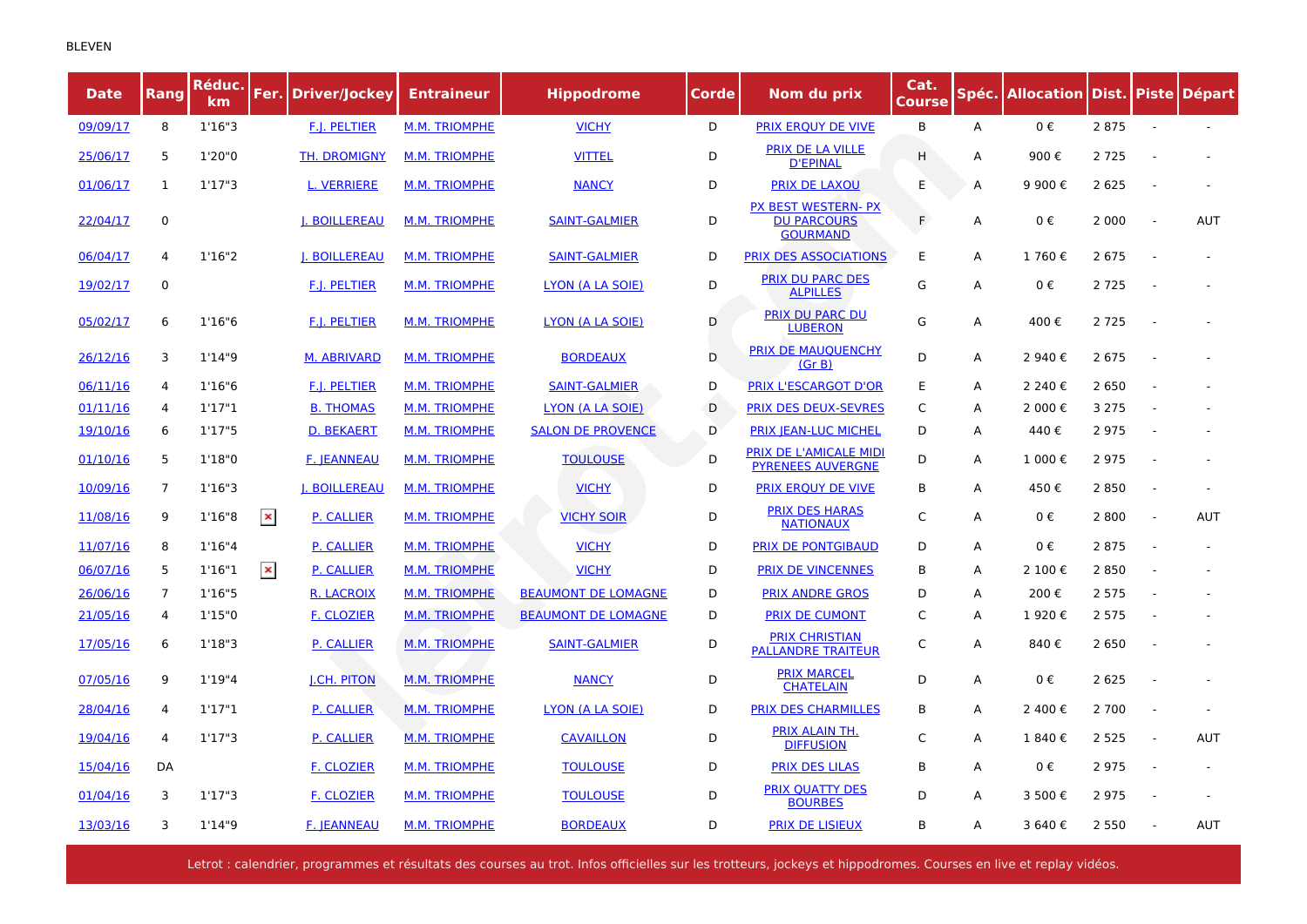| <b>Date</b> | Rang                        |         | Réduc. Fer. Driver/Jockey | <b>Entraineur</b>    | <b>Hippodrome</b>       | <b>Corde</b> | Nom du prix                                          | Cat.<br><b>Course</b> |   | Spéc. Allocation Dist. Piste Départ |         |                          |     |
|-------------|-----------------------------|---------|---------------------------|----------------------|-------------------------|--------------|------------------------------------------------------|-----------------------|---|-------------------------------------|---------|--------------------------|-----|
| 17/01/16    | $\overline{2}$              | 1'15''8 | P. CALLIER                | <b>M.M. TRIOMPHE</b> | <b>LYON (A LA SOIE)</b> | D            | <b>PRIX DU PARC DES</b><br><b>BALLONS DES VOSGES</b> | ${\sf D}$             | A | 5 500 €                             | 2 7 2 5 | $\overline{\phantom{a}}$ |     |
| 11/01/16    | 9                           | 1'17''6 | <b>F. CLOZIER</b>         | <b>M.M. TRIOMPHE</b> | <b>TOULOUSE</b>         | D            | <b>PRIX ANTONIN DUPUY</b>                            | D                     | Α | $0 \in$                             | 2 1 5 0 | $\blacksquare$           | AUT |
| 23/12/15    | $\overline{2}$              | 1'15''2 | <b>F. CLOZIER</b>         | M.M. TRIOMPHE        | <b>BORDEAUX</b>         | D            | <b>PRIX DE CABOURG</b>                               | $\mathsf D$           | A | 5 750€                              | 2 5 5 0 | $\overline{\phantom{a}}$ | AUT |
| 10/11/15    | 4                           | 1'14''5 | P. CALLIER                | M.M. TRIOMPHE        | <b>LYON (A LA SOIE)</b> | D            | <b>PRIX DES SANGLIERS</b>                            | $\,$ B                | Α | 2 400 $\epsilon$                    | 2 0 7 5 |                          |     |
| 22/07/13    | $\mathcal{L}_{\mathcal{A}}$ | 1'20"5  |                           | <b>M.M. TRIOMPHE</b> | <b>SAINT-GALMIER</b>    | $\sim$       | QUALIFICATION                                        | $\mathcal{L}$         | Α | $\sim$                              |         |                          |     |
|             |                             |         |                           |                      |                         |              |                                                      |                       |   |                                     |         |                          |     |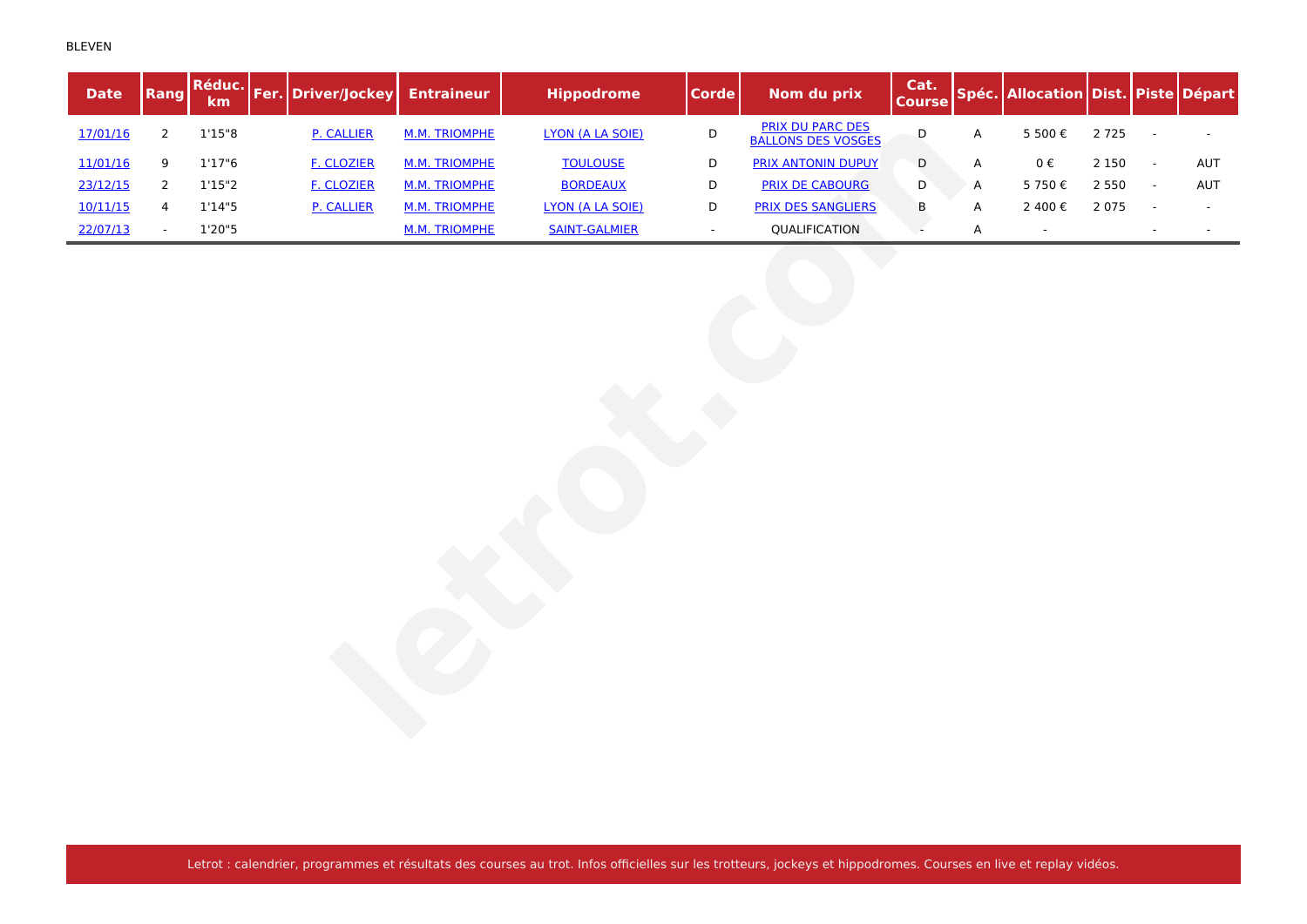# **Meilleures performances**

| <b>Date</b> | Rang   Fer.    |                | <b>Hippodrome</b>       | Nom du prix                                               | Cat.<br><b>Course</b> |   | Spéc. Allocation Driver/Jockey |                    | <b>Entraineur Propriétaire</b> | Réduc.<br>km |
|-------------|----------------|----------------|-------------------------|-----------------------------------------------------------|-----------------------|---|--------------------------------|--------------------|--------------------------------|--------------|
| 26/12/2021  | $\overline{2}$ | $\pmb{\times}$ | <b>VINCENNES</b>        | <b>PRIX RMC (PRIX DU GARD)</b>                            | $\mathsf D$           | A | 12 750 € D. BONNE              | J. TRIOMPHE        | J. TRIOMPHE                    | 1'12''3      |
| 04/10/2020  | $\mathbf{1}$   | $\pmb{\times}$ | <b>LYON (A PARILLY)</b> | PRIX DE LA SOLOGNE                                        | E                     | Α | 10 350 € L. VERRIERE           | <b>J. TRIOMPHE</b> | J. TRIOMPHE                    | 1'15''4      |
| 01/06/2017  | $\mathbf{1}$   |                | <b>NANCY</b>            | <b>PRIX DE LAXOU</b>                                      | E                     | Α | 9 900 € L. VERRIERE            |                    | M.M. TRIOMPHE M.M. TRIOMPHE    | 1'17''3      |
| 07/08/2014  | $\mathbf{1}$   |                | <b>VICHY SOIR</b>       | <b>PRIX DE JALIGNY</b>                                    | E                     | Α | 9 450 € M.M. TRIOMPHE          |                    | M.M. TRIOMPHE M.M. TRIOMPHE    | 1'18''2      |
| 06/06/2015  | $\overline{1}$ |                | <b>AGEN-LA GARENNE</b>  | <b>PRIX DE</b><br><b>L'AGGLOMERATION</b><br><b>D'AGEN</b> | D                     | A | 9 000 € F. CLOZIER             |                    | M.M. TRIOMPHE M.M. TRIOMPHE    | 1'13''4      |
|             |                |                |                         |                                                           |                       |   |                                |                    |                                |              |
|             |                |                |                         |                                                           |                       |   |                                |                    |                                |              |